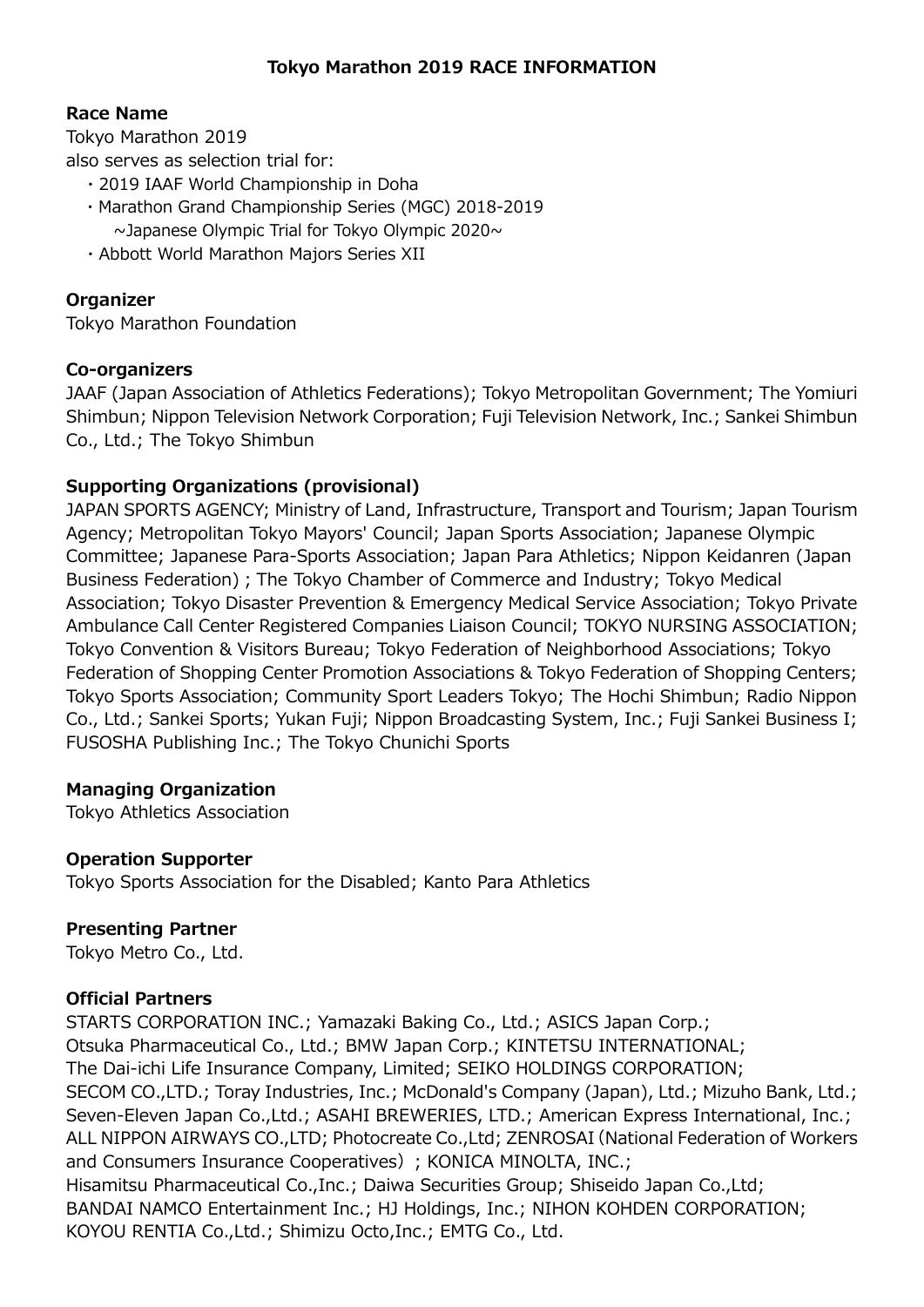### Events

1) Marathon (Men, Women, Wheelchair Men, Wheelchair Women)

2) 10km Race (Men and Women for Junior & Youth, Visually Impaired, Intellectually Challenged, Organ Transplant Recipients and Wheelchair categories)

# Date & Time

Sunday, March 3, 2019

- 9:05 a.m. Wheelchair Marathon and Wheelchair 10km Start
- 9:10 a.m.  $-$  Marathon and 10km Start
- $10:50$  a.m.  $-$  10km Finish
- 4:10 p.m. ― Marathon Finish

**Broadcaster** Nippon Television Network Corporation

### Course

Marathon: Tokyo Metropolitan Government Building — Iidabashi — Kanda — Nihombashi — Asakusa Kaminarimon — Ryogoku — Monzen-nakacho — Ginza — Takanawa — Hibiya —Tokyo Station/Gyoko-dori Ave. (This course is certified by the JAAF and AIMS/IAAF .) 10km Race: Tokyo Metropolitan Government Building — Iidabashi — Kanda — Nihombashi

(Results are considered unofficial. Finishing place is determined by net time.)

## Competition Rules

The races will be conducted in accordance with the rules and regulations of the IAAF, JAAF and the Race Organizer.

IAAF Road Race Label Regulations also applies to the Tokyo Marathon 2019, which has been certified by the IAAF as a Gold Label road race. Doping control is conducted under IAAF Anti-Doping Regulations and/or Japan Anti-Doping Regulations.

World Para Athletics Rules and Regulations and the competition rules of the Tokyo Marathon applies to the wheelchair marathon. Doping control is conducted under World Para Athletics Anti-Doping Regulations and/or Japan Anti-Doping Regulations.

### Time Limits

Marathon: 7 hours; Wheelchair Marathon: 2 hours and 10 minutes

10km Race: 1 hour and 40 minutes; Wheelchair 10km race: 35 minutes

(i) The time limits are based on the gun time (not on the net time).

(ii) The cut-off time will be enforced at each checkpoint due to limited duration of traffic control, security operation and event operation. The runners, who fail to pass through the checkpoint before the cut-off time will be disqualified from the race. Furthermore, runners who lag excessively behind the cut-off time pace may be asked to leave the course at anytime.

### Maximum Number of Entrants

38,000 Runners (Marathon: 37,500 runners; 10km Race: 500 runners)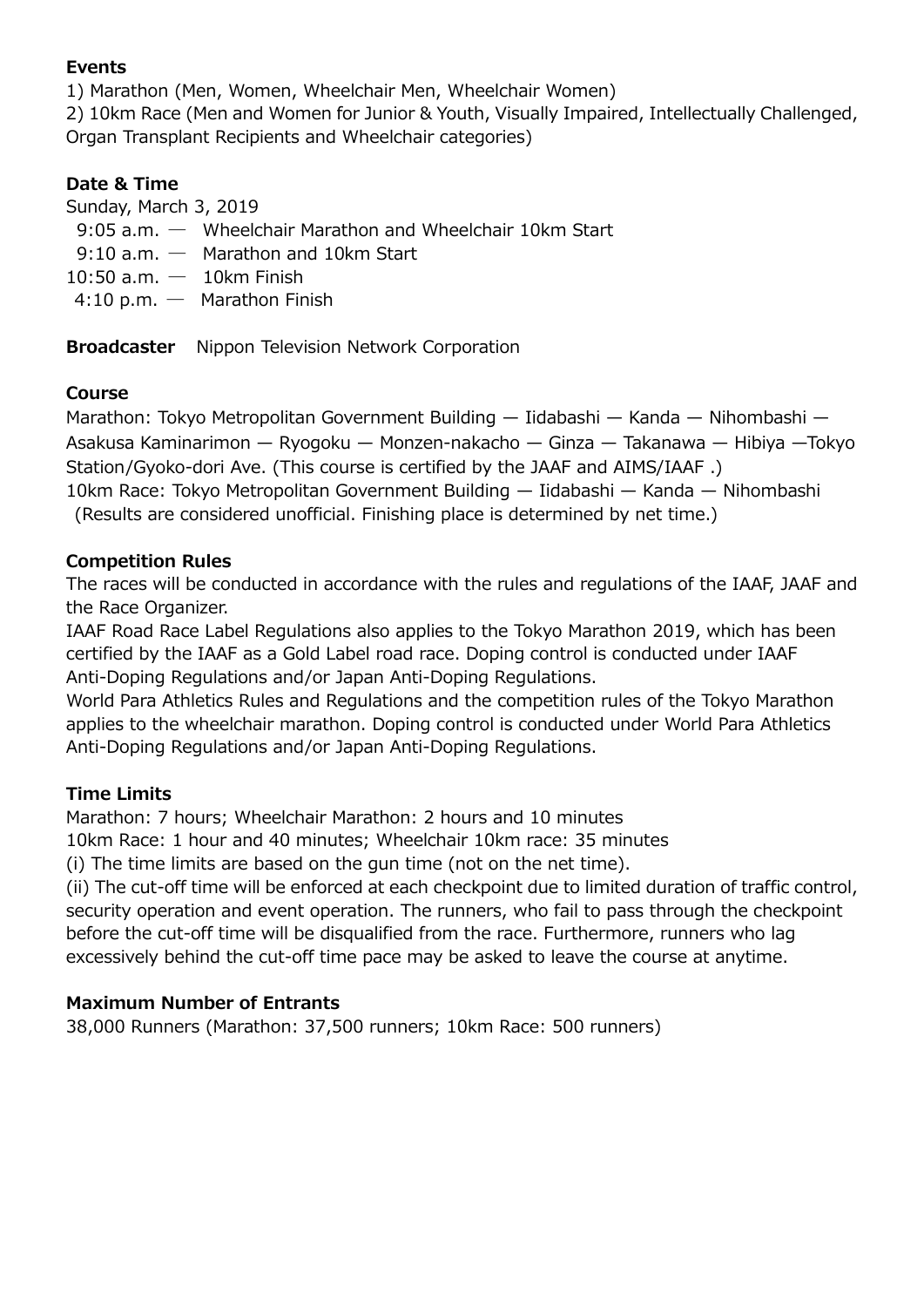# Eligibility:

Those who fulfill the following conditions, and whose participation is approved by the organizer. 1) Marathon: Must be at least 19 years of age on the race day

1-1) General

- Runners who are capable of completing the race within 6 hours and 40 minutes

1-2) Semi-Elite Athletes

- Athletes who satisfy the requirements set forth by the "RUN as ONE - Tokyo Marathon 2019".

1-3) Elite Athletes

- Athletes, registered with the JAAF in fiscal 2018 who satisfy the special requirements set forth by the JAAF

- Invited Athletes: National and international runners nominated by the JAAF

1-4) General Wheelchair

-Wheelchair users who are capable of completing the race within 2 hours and 10 minutes using the racing wheelchair.

1-5) Elite Wheelchair

-Athletes registered with the JPA in fiscal 2018, and to be registered with the IPC in fiscal 2019 -Athletes who are in the sport classes T53 – 54 of World Para Athletics Classification

-Athletes who have the following record in the tournament of the World Para Athletics certified races:

1 hour and 50 minutes or under (Men)

2 hours or under (Women)

-Invited Athletes: National and international athletes nominated by the JPA

2) 10km Race: Must be at least 16 years of age on the race day

2-1) Junior & Youth

-Runners between 16 and 18 years of age on the race day, who are capable of finishing the race in 1.5 hours (Runners born between March 4, 2000 and March 3, 2003 are eligible)

\*Including those runners who are selected separately by the Tokyo Metropolitan Government under the projects related to the Great East Japan Earthquake Recovery support.

2-2) Visually Impaired

-Runners aged 16 and above on the race day, capable of finishing the race within 1.5 hours 2-3) Intellectually Challenged

-Runners aged 16 and above on the race day, capable of finishing the race within 1.5 hours 2-4) Organ Transplant Recipients

-Runners aged 16 and above on the race day, capable of finishing the race within 1.5 hours 2-5) Wheelchair

-Wheelchair users aged 16 and above on the race day, capable of finishing the race in 35 minutes on the racing wheelchair

※Racing wheelchair requirements are specified in the latest "Rules and Regulations" applicable to the event day set by the World Para Athletics.

# Prize Money

For both the marathon, and wheelchair marathon races, the prize money based on the results will be awarded in accordance with separate rules.

**Entry Fee** Marathon: Japan residents - 10,800 Yen (from overseas - 12,800 Yen) 10km Race: Japan residents - 5,600 Yen (from overseas - 6,700 Yen) \*Tax and handling fee included